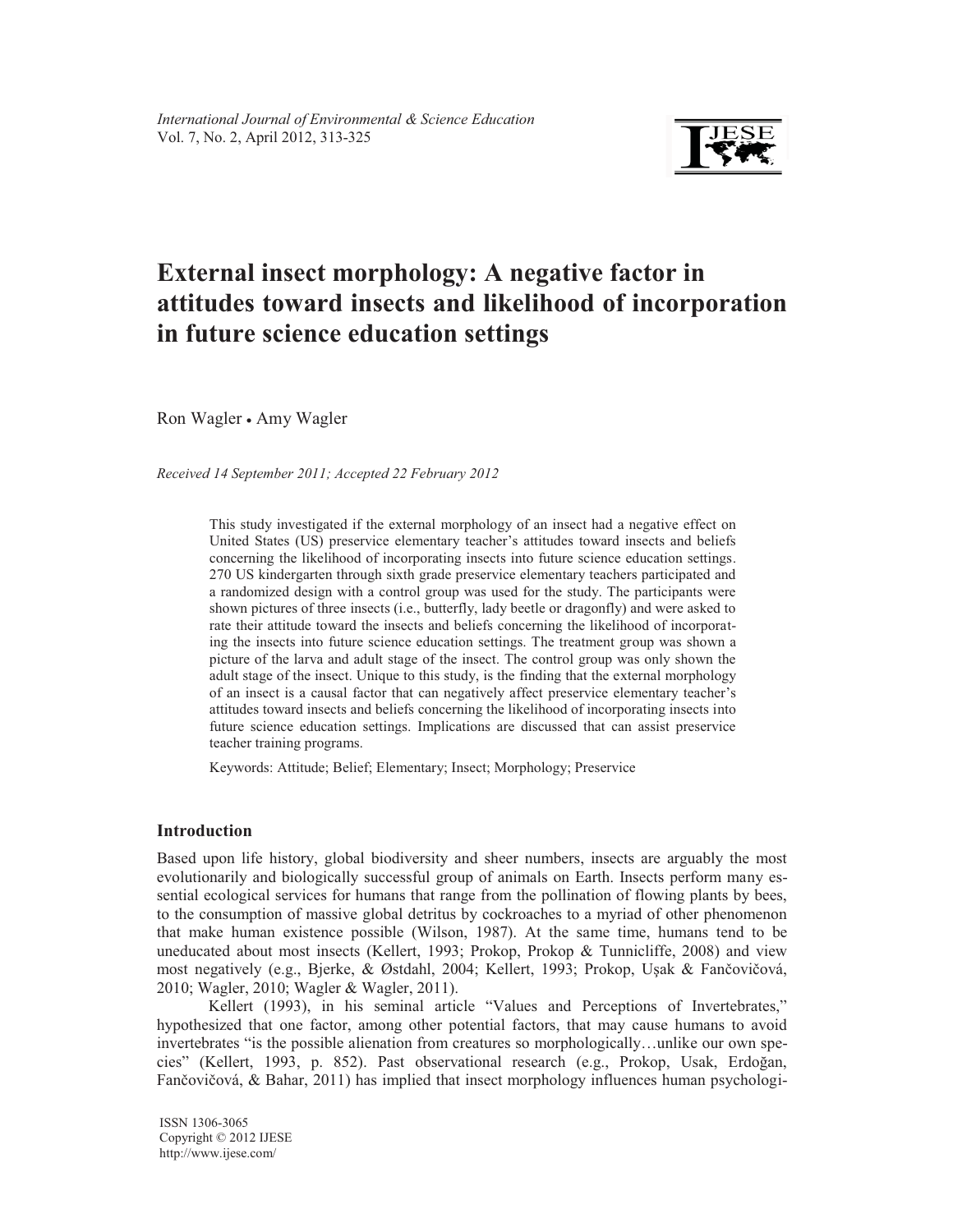cal tendencies (e.g., attitude, fear, disgust and perceived danger) but no experimental studies (i.e., groups were randomly assigned to the treatment or control) has been conducted to verify if a causal relationship exists between the external morphology of insects and other human psychological tendencies and beliefs. The current study attempts to bring clarity to this relationship by investigating possible causal interactions between an insect's external morphology, human attitude toward that insect and the likelihood of incorporating that insect into future science education settings. Specifically, this study investigated if the external morphology of an insect (i.e., butterfly, lady beetle or dragonfly), had a negative effect on United States (US) kindergarten through sixth grade (K-6) preservice elementary teacher attitude toward that insect and belief concerning likelihood of incorporating that insect into future science education settings (henceforth referred to as "likelihood of incorporation"). A randomized design with a control group was used for the study.

#### **Theoretical Underpinnings of the Study**

Human attitude is defined as a "psychological tendency that is expressed by evaluating a particular entity with some degree of favor or disfavor" (Eagly & Chaiken, 1993, p.1). Human belief is defined as an estimate of the likelihood that the knowledge one has about an entity is correct or, alternatively, that an event or a state of affairs has or will occur (Eagly & Chaiken, 1998). The past beliefs of humans (1) (See Figure 1) that are linked to a particular entity (i.e., a specific insect) affect the individual's present attitude (2) toward that entity.



Figure 1. *Association between Human's Past Beliefs, Present Attitude and Present Belief* 

That attitude, in turn, affects present beliefs  $(3)$  associated with that entity (Kruglanski & Stroebe, 2005; Marsh & Wallace, 2005). The mechanisms by which beliefs influence attitudes and attitudes influence beliefs is based on the way attitudes and beliefs are perceptually organized (Heider, 1958; Albarracín, Johnson & Zanna, 2005), cognitively organized (Osgood & Tannenbaum, 1955; Rosenberg, 1960; Albarracín et al., 2005) and the outcomes of judgmental processes (Sherif, Sherif, & Nebergall, 1965; Albarracín et al., 2005).

#### **Human Psychological Tendencies and Beliefs toward Invertebrates**

Little is known about human psychological tendencies and beliefs toward invertebrates. The US general public and farmers possess a limited knowledge of invertebrates (Kellert, 1993). They also tend to express fear and anxiety toward most invertebrates, particularly insects and spiders. Scientists and conservation organization members tend to have a more positive attitude and possess more knowledge about arthropods. "A large majority of the general public indicated a dislike of ants, bugs**,** beetles, ticks, cockroaches, and crabs; an aversion to insects in the home; a fear of stinging insects, spiders, and scorpions; a desire to eliminate mosquitoes, cockroaches,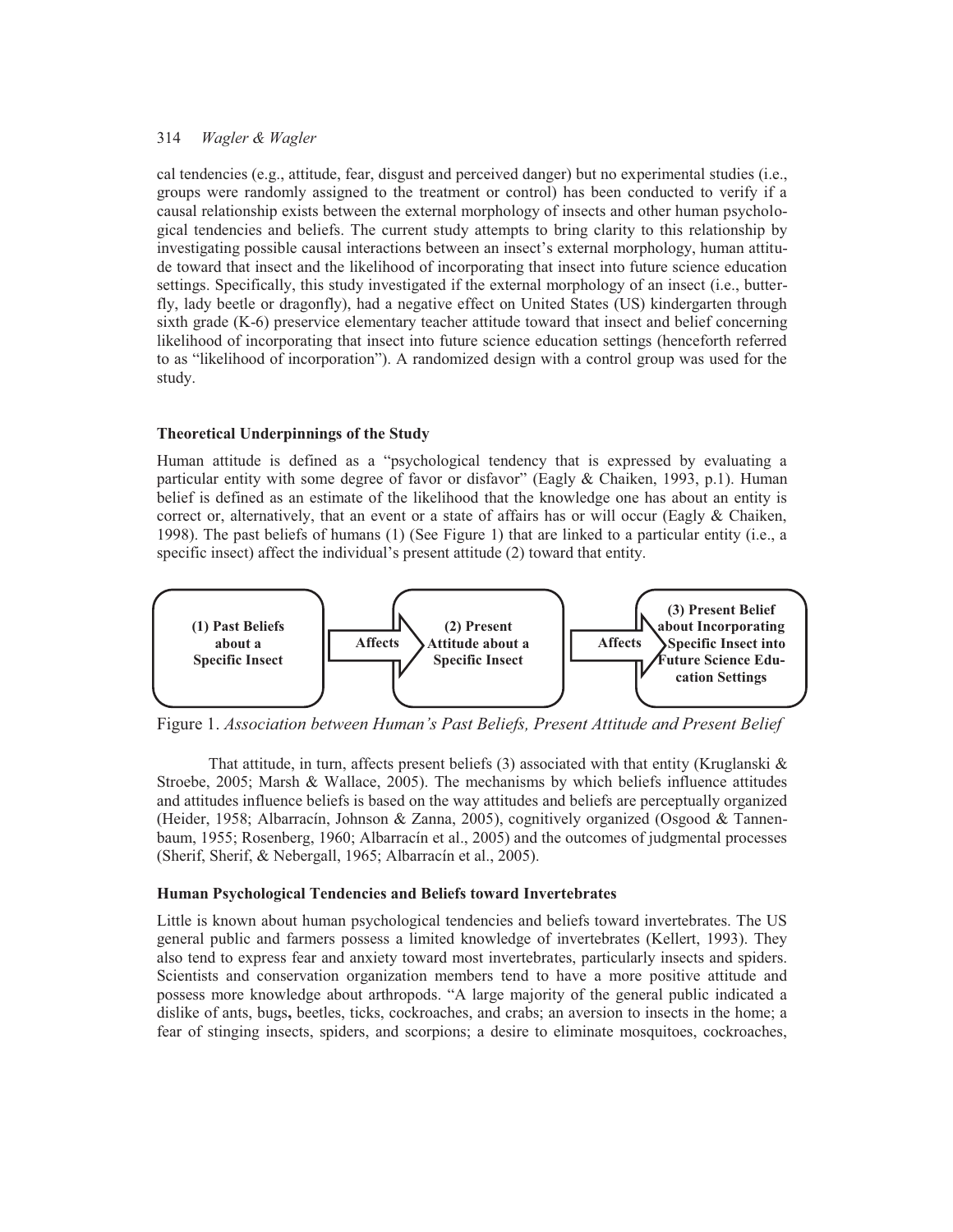fleas, moths, and spiders; and a view of the octopus and cockroach as highly unattractive animals. Farmers generally expressed views similar to those of the general public" (Kellert, 1993, p. 849).

 A more positive view of specific invertebrates occurs when that animal is deemed by a human to have utilitarian value (e.g., shrimp). Farmers, in a general sense, tend to display more emotionally detached, antagonistic and pragmatic attitudes toward invertebrates and largely view them as a source of material gain or a threat. Scientists and conservation organization members indicate a "greater interest in direct . . . contact with invertebrates" (Kellert, 1993, p. 849) and express "relatively appreciative and protectionist attitudes toward invertebrates" (Kellert, 1993, p. 851.)

In a study addressing invertebrate and vertebrate animals, Norwegian children and adolescent's degree of preference for animals varied depending on the type of animal (Bjerke, Odegardstuen & Kaltenborn, 1998). The bee, spider, worm and crow were found to be the least favorite species while the "dog, cat, horse, and rabbit were the favorite species" (Bjerke, Odegardstuen & Kaltenborn, 1998, p. 224). Very few of the studies participants were willing to save ecologically-significant insects (i.e., ants, bees and lady beetles) from going extinct (Bjerke, Odegardstuen & Kaltenborn, 1998).

 The attention that children, the media and the scientific community give to insects and other arthropods has also been investigated (Snaddon & Turner, 2007). The study assessed the popularity of different arthropod groups drawn by United Kingdom (UK) children, "in modern culture and in the scientific literature (Snaddon & Turner, 2007, p. 33). It was found that UK children's preference for insect groups was strongly correlated with their representation in the scientific literature and in modern culture. It was also found that none of the three measures of popularity of the arthropod groups "correlated with their abundance or conservation status in the UK" (Snaddon & Turner, 2007, p.33). Snaddon and Turner (2007) suggest that the profile of lesser-known arthropod groups "needs to be raised to reduce the chance that threatened taxa are overlooked for conservation action (Snaddon & Turner, 2007, p.33).

Slovak elementary school "children showed misunderstandings of internal organs of invertebrates and ascribed an internal skeleton to them in their drawings. This drawing of bones inside invertebrates was mostly among younger children (up to age of 10)" (Prokop, Prokop & Tunnicliffe, 2008, p. 444). Of the 2,438 animals reported as pets, by the 1,252 participating children, only ten were invertebrates. The findings of the study suggest that "biology/science teachers should encourage children to keep a diverse range of animals, particularly invertebrates that can be obtained and reared easily" (Prokop, Prokop & Tunnicliffe, 2008, p. 446) and "that science activities with animals should be more focused on rearing invertebrates and improving children's attitudes and knowledge about them" (Prokop, Prokop & Tunnicliffe, 2008, p. 431).

 Slovakian primary school children possessed better knowledge of unpopular animals (i.e., potato beetle, wolf and mouse) compared to popular animals (i.e., rabbit, lady beetle and squirrel) even though they had less favorable attitudes towards unpopular animals (Prokop  $\&$ Tunnicliffe, 2010). Participants that had pets in their house had better knowledge and more positive attitudes of both popular and unpopular animals. "Girls were less favorably inclined than boys to animals that may pose a threat, danger, or disease to them" (Prokop & Tunnicliffe, 2010, p. 21).

 A strong statistically significant association has been found between US kindergarten through fourth grade (K-4) preservice elementary teacher's attitudes towards a specific animal and their likelihood to include or exclude that animal from their future science curriculum (Author, 2010). Specifically, if a K-4 preservice elementary teacher had a positive attitude toward an animal they were much more likely to believe they would use that animal in their future science curriculum. Conversely, if a K-4 preservice elementary teacher had a negative attitude toward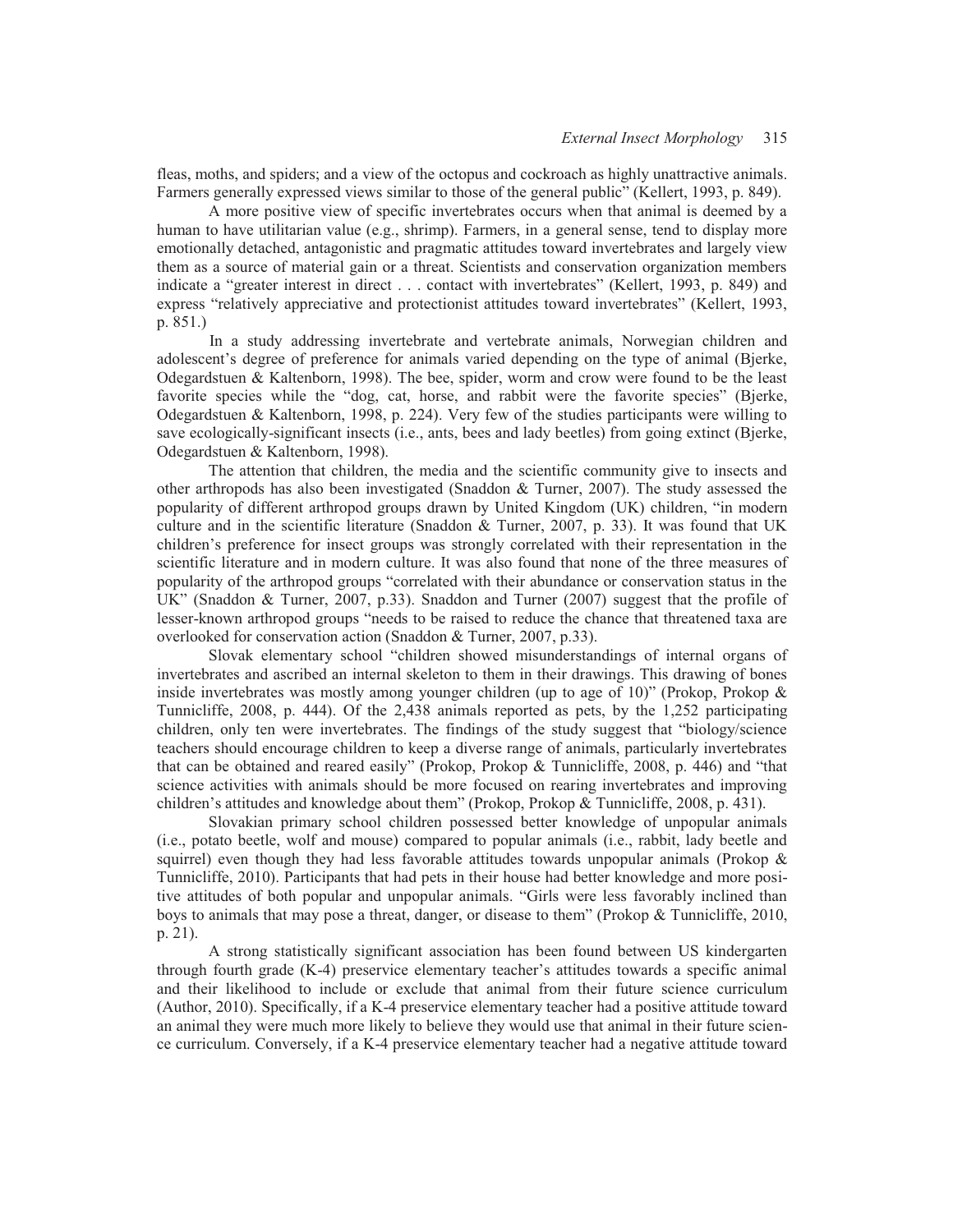an animal they were much more likely to believe they would not use that animal in their future science curriculum.

 Based on these beliefs the science learning environment that the vast majority of the US preservice elementary teachers in the study would construct for their future students would be dominated by mammals (Wagler, 2010). The learning environment would be void of any invertebrates (e.g., sponges, corals, worms, mollusks, insects [Excluding the adult butterfly], crustaceans, and arachnids), amphibians and reptiles. Wagler's study (2010) provided the first empirical evidence that a preservice elementary teacher's attitude toward an animal affected their belief about using that animal in their future science curriculum.

 US K-4 preservice elementary teachers that received frequent direct contact with Madagascar hissing cockroaches *(Gromphadorhina portentosa)* in an education setting during their preservice teacher training program had their attitudes and likelihood of arthropod incorporation in future science curriculum changed in a positive way toward the Madagascar hissing cockroaches but not toward other arthropods that they did not have contact with (Wagler & Wagler*,* 2011*)*. A pre/post randomized design with a control group was used for the study. The non-contact arthropods included a butterfly, lady beetle, dragonfly, grasshopper, spider, crayfish, millipede, centipede and scorpion. This finding provided evidence that in order to positively change preservice elementary teacher attitudes and incorporate beliefs toward a specific animal, frequent direct contact in an educational setting with that specific animal is needed (Wagler  $\&$ Wagler*,* 2011*)*.

#### **Methodology**

#### *Research Questions*

Research Question 1: Does the external morphology of an insect (i.e., butterfly, lady beetle or dragonfly) have a negative effect on US K-6 preservice elementary teacher attitude toward that insect?

Research Question 2: Does the external morphology of an insect (i.e., butterfly, lady beetle or dragonfly) have a negative effect on US K-6 preservice elementary teacher belief concerning likelihood of incorporating that insect into future science education settings?

#### *Study Participants*

#### *Treatment and Control Group*

The participants for the study were registered in an elementary science education methods course and enrolled in the last year of their bachelor's degree program at a midsized urban southwestern US border region university with a predominantly Hispanic/Latino population. The treatment group consisted of 138 US K-6 preservice elementary teachers and the control group consisted of 132 US K-6 preservice elementary teachers. All of the participants were non-science majors training to teach K-6 grade students (i.e., approximately 5 to 12 years of age) and had not taken a university course in invertebrate biology. Of the 138 participants in the treatment group, 130 were female and 8 were male. The participants mean age was 28.64 years. 128 were Hispanic/Latino, 6 were White, 3 were Black and 1 was Asian. Of the 132 participants in the control group, 127 were female and 5 were male. The participants mean age was 27.81 years. Of the 132 participants, 126 were Hispanic/Latino, 5 were White and 1 was Black.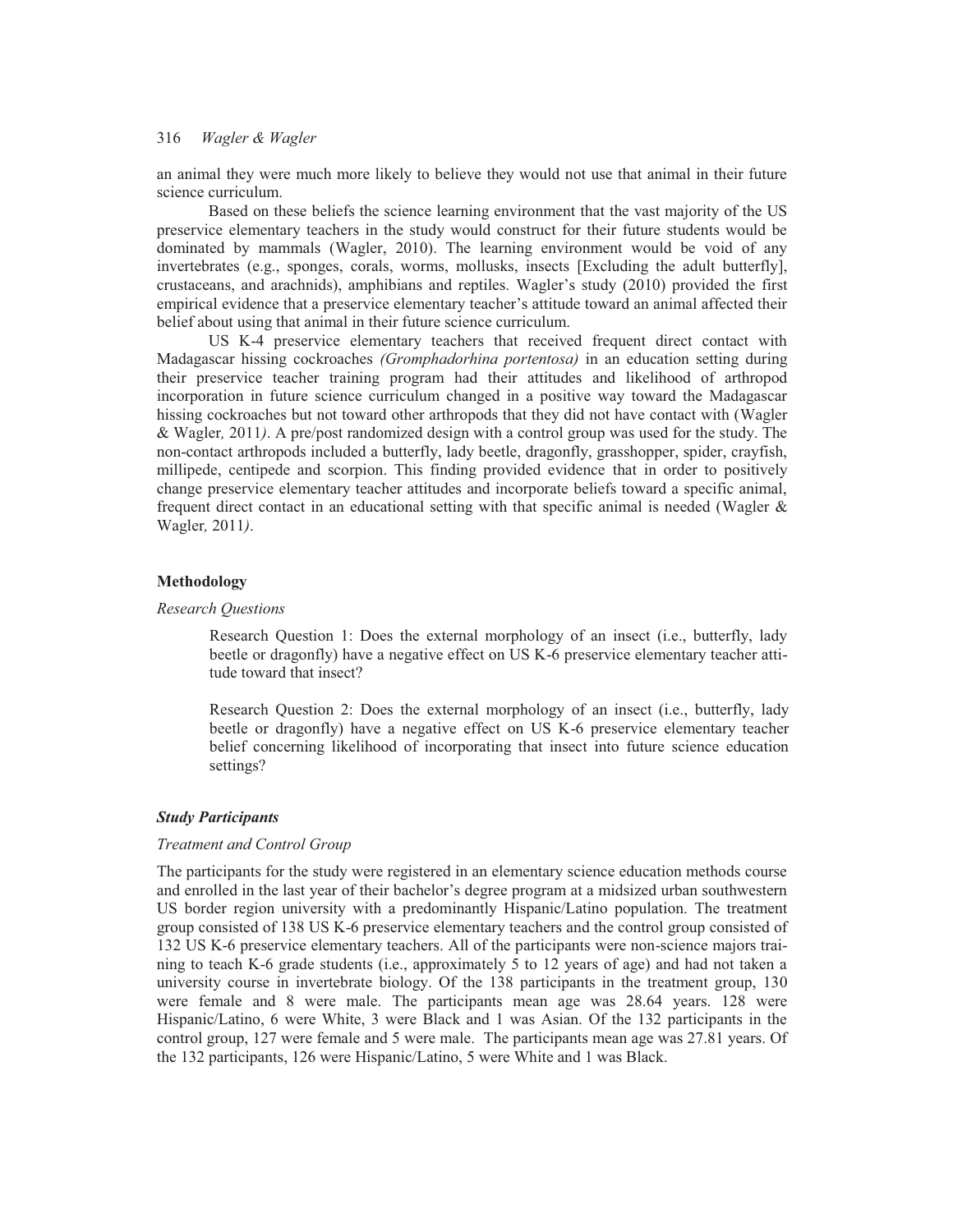#### *Study Procedure*

The data collection for the treatment and control group occurred in university classrooms on the first day of the elementary science education methods course before any course information had been presented. The participants of both groups were shown pictures of the insects using a Microsoft PowerPoint presentation. For the treatment group, a picture of the larva stage of the insect was shown first. They were then shown the adult stage of the same insect and were then told "These two pictures are of the same animal." They were then asked to rate their attitude (Likert scale: Extremely Negative [1], Negative [2], Neutral [3], Positive [4], Extremely Positive [5]) toward the animal shown and their likelihood of incorporating (Likert scale: Extremely Unlikely [1], Unlikely [2], Likely [3], Extremely Likely [4]) the animal shown into future science education settings. This procedure occurred for all three insects (i.e., butterfly, lady beetle and dragonfly). The procedure for the control group was identical to the treatment group except they were *only* shown the adult stage of the insect.

It was explained to the students that the "incorporation of the animal shown" could take any form that referenced the animal. Examples were given that included bringing or allowing the actual animal into the classroom, developing or using a science activity that utilized the animal, reading a classroom story that discussed the animal, showing a video with the animal present in the video, having a picture of the animal in the classroom, having the students write a paragraph or draw pictures that incorporated the animal or any other type of media that addressed the animal in any way. It was further clarified to the participants that these were some examples and that they may be thinking of other examples of incorporating the animal into their future science classroom and that any of these "ways of incorporating" would apply to rating the likelihood of incorporating the animal shown into their future science classroom.

#### *Selection of Insect Pictures*

Three insects were chosen for the study. The three insects were the lady beetle, dragonfly and butterfly. These three insects were chosen for two reasons. First, because of the population's (i.e., preservice elementary teachers) past tendency to have extremely positive attitudes and extremely likely incorporation rates for the adult stage of the insects (Wagler, 2010; Wagler & Wagler, 2011). This allowed the researchers to observe whether attitudes and likelihood of incorporation were negatively affected by manipulating one variable (i.e., insect external morphology). Without choosing insects with extremely positive attitudes and extremely likely incorporation rates, a floor effect would likely be observed. That is, if the insect already has the lowest possible rating, it is not possible to measure a change in attitude or likelihood of incorporation in the negative direction.

Secondly, these three insects were chosen because the insect species larva (i.e., lady beetle and butterfly) or nymph (i.e., dragonfly) stage looks morphologically different than the adult stage. See Figure 2 and 3 for an example of these differences in the lady beetle. Note the external morphological differences that are visually apparent between the larva (Figure 2) and the adult (Figure 3) stage. An insect of this type is also essential to assessing the studies two research questions versus an insect, such as a Madagascar hissing cockroach, where the nymph's external morphology is almost identical to the adult. These insects were used to see if difference external morphologies of the same insect (e.g., larva versus adult) evoked different attitudes and likelihood of incorporation rates.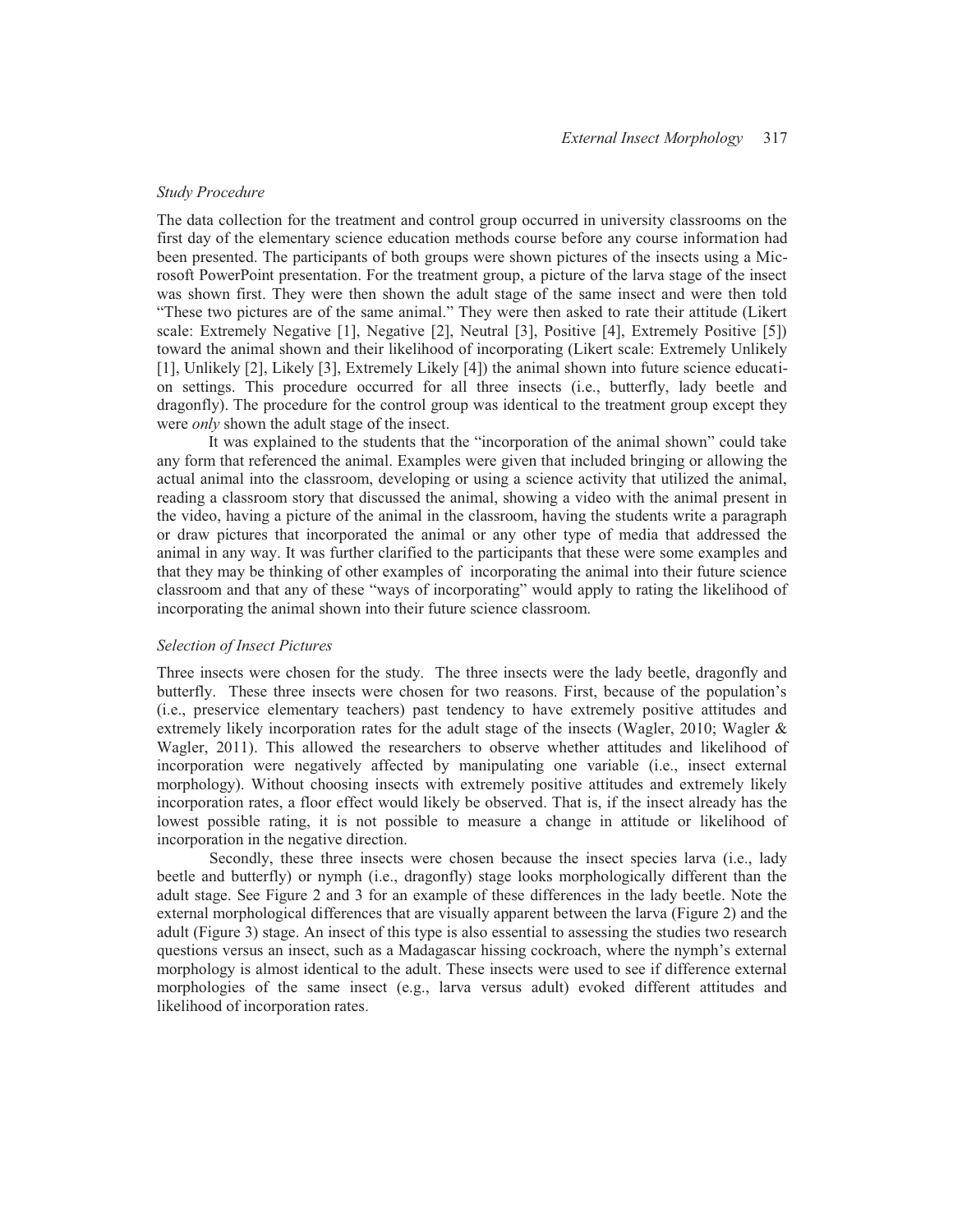

Photograph used with permission (Photograph by Derrick Ditchburn)

#### Figure 2. *Lady Beetle Larva*

# *Randomization of Study*

All university science education methods course sections were randomized into a treatment or control group. The sections, and hence, treatment and control groups were homogenous with respect to gender, age and ethnicity. Homogeneity tests comparing the ethnicity, age and gender of the preservice teacher groups demonstrate that the treatment and control group were very similar with respect to these demographic characteristics ( $p_{\text{ethicity}}=1$ ,  $p_{\text{age}}=0.58$ ,  $p_{\text{gender}}=1$ ). Due to the homogeneity of the treatment and control groups and random assignment of these sections, any observed difference in the attitude or likelihood of incorporation between the treatment and control groups is attributable to the additional information provided to the treatment group (i.e., viewing the external morphology of *both* stages of the insect).

#### **Results**

Table 1 presents the overall mean attitude and overall mean likelihood of incorporation for all three insects for the treatment and control group. The treatment group's attitude and likelihood of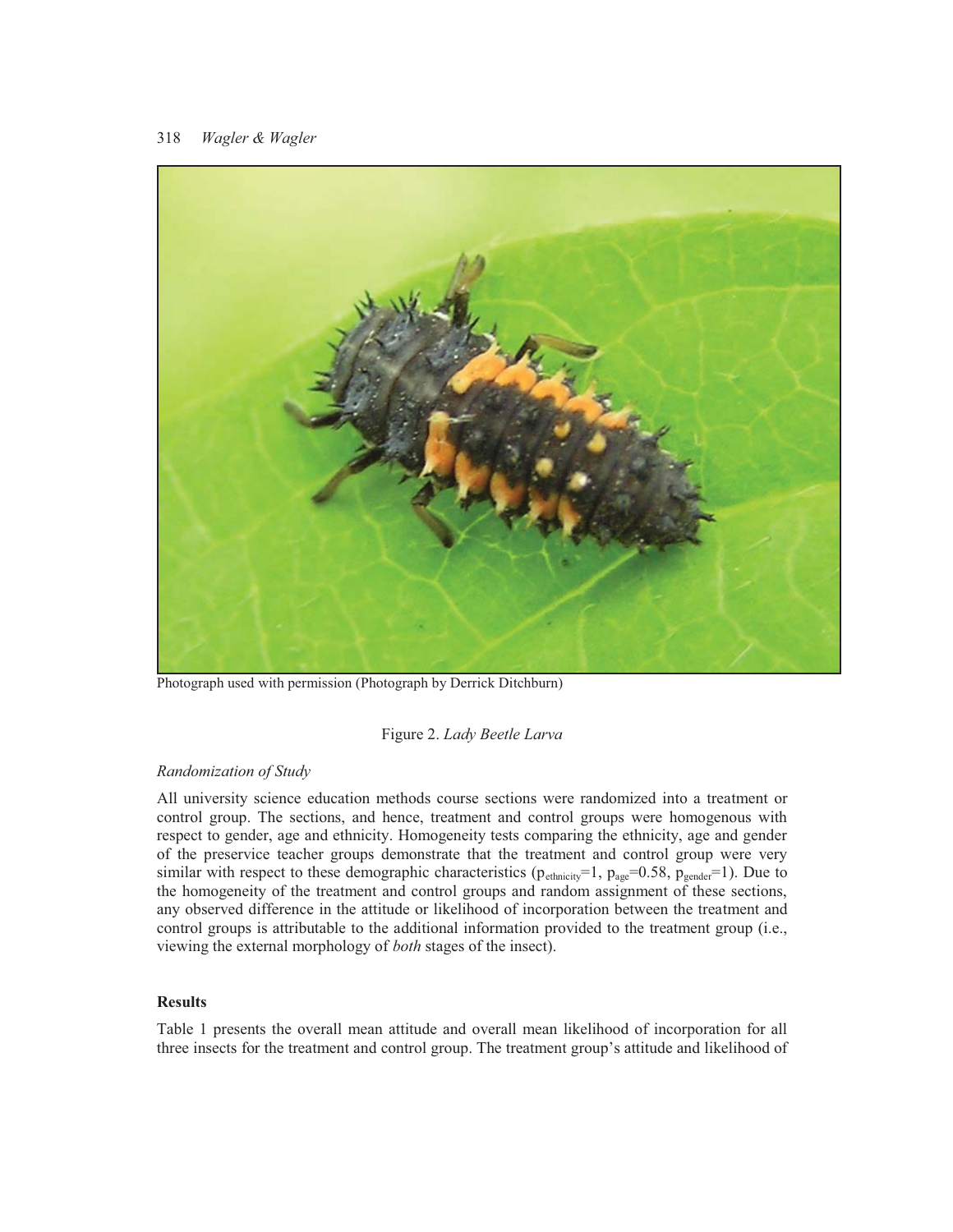incorporation rates are based on viewing the external morphology of *both* stages of the insect. The control group's attitude and likelihood of incorporation rates are based on viewing the external morphology of *only* the adult stage of the insect.



Photograph used with permission (Photograph by Derrick Ditchburn)

# Figure 3. *Adult Lady Beetle*

 The attitude and likelihood of incorporation responses are ordinal level random variables. However, with large sample sizes they may be treated as continuous random variables (Agresti, 2004). To ensure that the statistical method does not affect the results, the analysis is conducted using proportional odds ordinal logistic regression models which treat the responses as ordinal level variables and hypothesis tests which directly compare the means of the responses.

# *Proportional Odds Ordinal Logistic Regression Model Results*

Proportional odds ordinal logistic regression models (Agresti, 2004) are utilized to assess whether the response pattern is homogeneous across the treatment and control groups. Interaction terms involving the animal and treatment groups are modeled to allow different effects due to animal type and by treatment group membership. For the model with animal attitude as a respon-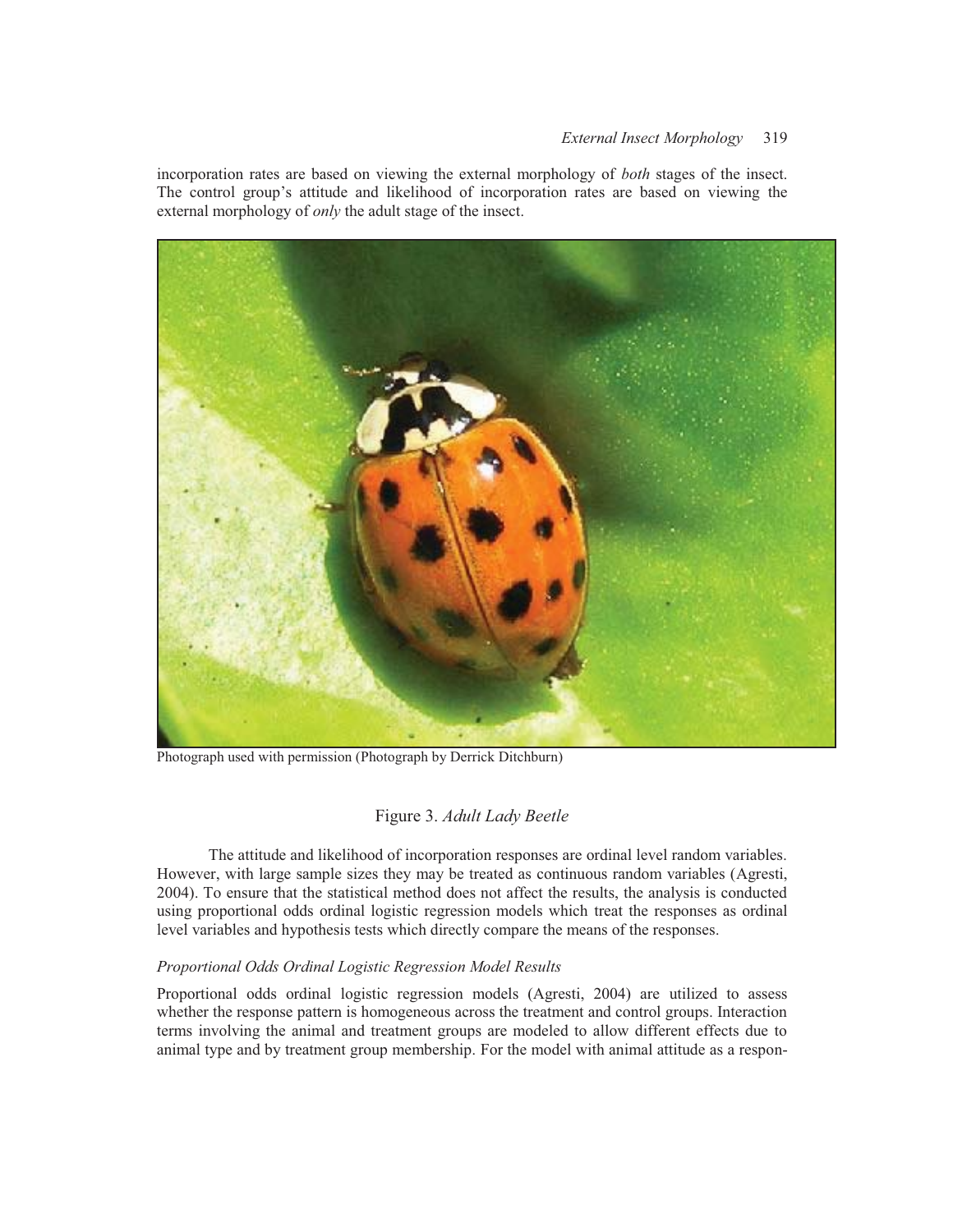se, all interaction terms are statistically significant (all Wald test  $p$ -values  $\leq 0.0001$ ), implying there is a change in attitude towards each animal that depends on inclusion in the treatment or control group. Additionally, the p-value associated with the treatment slope parameter demonstrates that the patterns differ across the treatment and control groups (Wald test pvalue<0.0001). Similar results are obtained for the likelihood of incorporation scores with all pvalues for the interaction slope parameters less than 0.0001. Also, the treatment slope parameter is also statistically significant (Wald  $p$ -value  $\leq$  0.0001). Taken together, this provides strong evidence of an effect on belief about likelihood of incorporation that depends both on the animal being considered and inclusion in the treatment group.

| Insect      | Treatment Group |               | Control Group |               |  |  |
|-------------|-----------------|---------------|---------------|---------------|--|--|
|             | Attitude        | Likelihood of | Attitude      | Likelihood of |  |  |
|             |                 | Incorporation |               | Incorporation |  |  |
| Lady Beetle | 3.46(1.09)      | 2.87(0.75)    | 4.51(0.75)    | 3.69(0.55)    |  |  |
| Dragonfly   | 3.24(0.69)      | 2.75(0.64)    | 4.39(0.64)    | 3.49(0.60)    |  |  |
| Butterfly   | 3.58(1.04)      | 2.93(0.81)    | 4.66(0.56)    | 3.81(0.39)    |  |  |

Table 1. *Overall Means (Standard Deviation) for Attitude and Likelihood of Incorporation* 

Note. Attitude Likert Scale (Extremely Negative [1], Negative [2], Neutral [3], Positive [4], Extremely Positive [5]); Likelihood of Incorporation Likert Scale (Extremely Unlikely [1], Unlikely [2], Likely [3], Extremely Likely [4]).

#### *Comparing Measures of Center*

Analogous results are obtained when treating the responses as continuous. Two-sample t tests assess whether the mean scores differ for the two groups and Wilcoxon rank sum tests compare the locations of the treatment and control groups for each animal and response. Standard deviations between the treatment and control groups for attitude and likelihood and across all three insects were relatively homogeneous with the exception of the butterfly group. The ratio of the standard deviations for butterfly attitude and likelihood of incorporation were greater than 2. Thus, these t tests will assume unequal variances while the remaining assume equal variability between groups. Table 2 displays the results of the analysis for both the t tests and the Wilcoxon rank sum tests. These results confirm that there is a difference in the mean score, and similarly location, for the treatment and control groups across all insects and for both sets of scores (i.e., attitude and likelihood of incorporation).

| Table 2. Results Comparing Means and Locations for Treatment Group versus Control Group |  |  |  |  |  |
|-----------------------------------------------------------------------------------------|--|--|--|--|--|
|                                                                                         |  |  |  |  |  |

| Attitude                             | T test p-value | Wilcoxon p-value |
|--------------------------------------|----------------|------------------|
| Dragonfly Treatment versus Control   | p<0.001        | p<0.001          |
| Butterfly Treatment versus Control   | p<0.001        | p<0.001          |
| Lady Beetle Treatment versus Control | p<0.001        | p<0.001          |
| Likelihood of Incorporation          | T test p-value | Wilcoxon p-value |
| Dragonfly Treatment versus Control   | p<0.001        | p<0.001          |
| Butterfly Treatment versus Control   | p<0.001        | p<0.001          |
| Lady Beetle Treatment versus Control | p<0.001        | p<0.001          |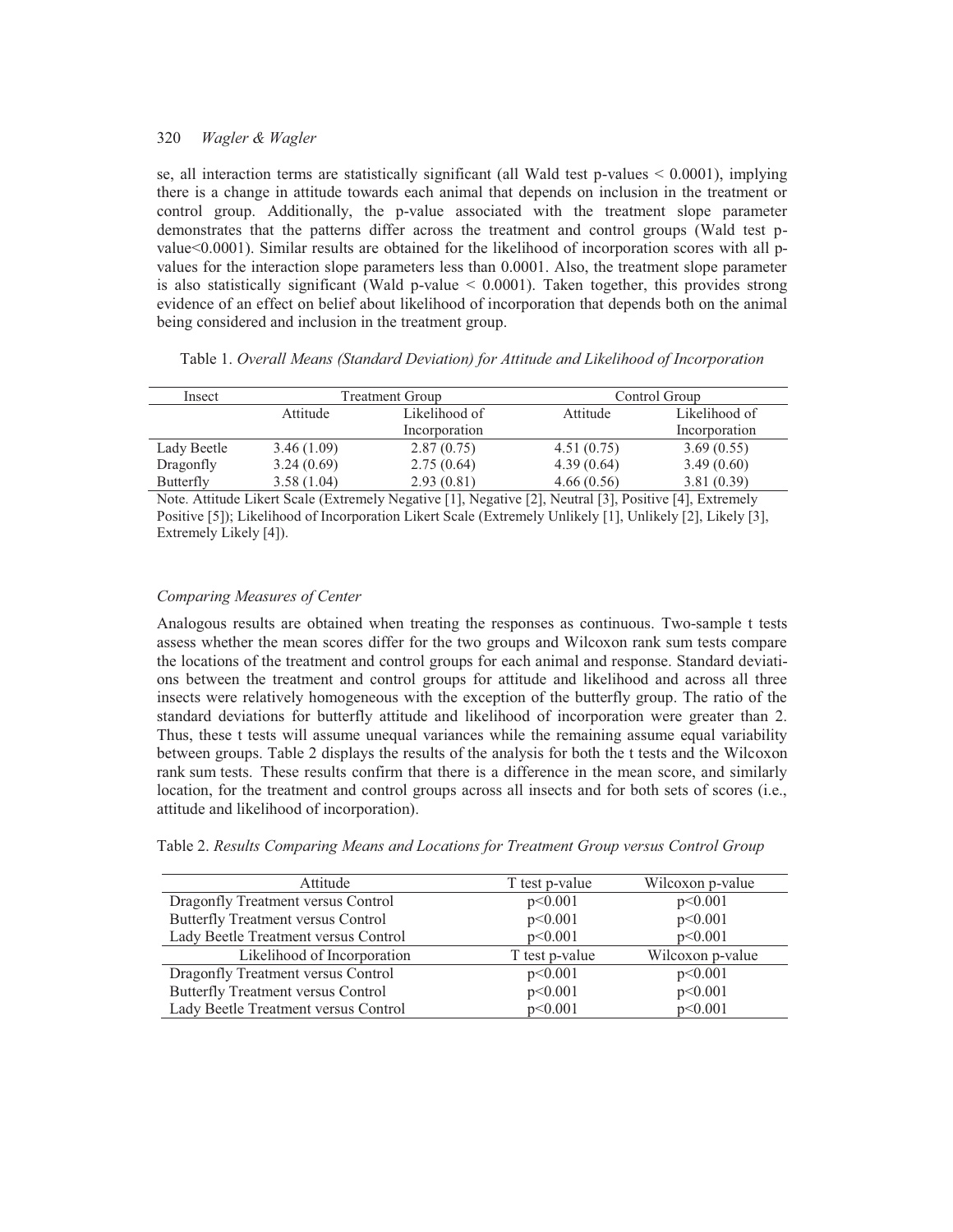#### **Discussion**

#### *Findings*

This is the first study to assess if a causal relationship exists between the external morphology of insects and other human psychological tendencies and beliefs. This study utilized a randomized design with a control group. The only manipulated variable in the study was the external morphology of the insect. This occurred when the researcher told the treatment participants 'These two pictures are of the same animal' thereby informing the treatment participants that the animal possessed two external morphologies. Based on the analysis of the data we can conclude that the external morphology of the three insects is a factor that influences the attitude and likelihood of incorporation of the treatment group when compared to the control group. Specifically, based on the observed differences in the Likert-scale scores and associated p-values of the groups (i.e., treatment and control); we can conclude that the external morphology of the butterfly larva, lady beetle larva and dragonfly nymph negatively affected the attitude and likelihood of incorporation of the preservice elementary teachers (see Table 1 and 2).These findings are unique to this study.

#### *Implications*

This study presents evidence, in a randomized controlled setting that confirms that the external morphology of an insect is a factor that can negatively affect preservice elementary teacher attitude toward insects and the likelihood of incorporating them into future science education settings. This is apparent after the attitude and likelihood of incorporation of the preservice elementary teacher significantly declined after the external morphology of all three insects changed.

 The functional external morphology of insects is one of the major factors that have allowed insects to be so successful in virtually every niche on Earth. Biological evolution has equipped insects with innumerable types of external morphological characteristics which have, in part, allowed them to dominate Earth for over 400 million years. The external morphological differences between insects and humans vary greatly at all stages in their development. This is most apparent when comparing body architecture (e.g., head, thorax and abdomen), appendages (e.g., antennae, setae, legs and ovipositor) and life cycles (e. g., egg, larva, pupae and adult). When humans interact with an insect quite often the first sensory stimulus they receive is the insect's external morphology. These external morphological characteristics serve a functional purpose for the insect but, as this study shows, can also serve as a negative stimulus impacting human attitude and likelihood of incorporation.

 Past research has shown children prefer mammals over insects and are not willing to save ecologically-significant insects (Bjerke, Odegardstuen & Kaltenborn, 1998). Further research has shown children possess less favorable attitudes towards specific insects (Prokop & Tunnicliffe, 2010), have misconceptions about their morphology (Prokop, Prokop & Tunnicliffe, 2008) but those that have direct experiences with animals have a more positive attitude and are more willing to study animals (Prokop, Özel, Uşak, 2009; Tomažič, 2008; Tomažič, 2011). Because of the vast number of essential ecological roles insects play in the biosphere, *not* incorporating these insects into science education settings has detrimental effects on the preservice elementary teacher's future students understanding of insect's life cycles, food chains, food webs and a myriad of other ecosystem interactions. Awareness that the external morphology of an insect can negatively affect attitude and likelihood of incorporation can assist preservice teacher training programs.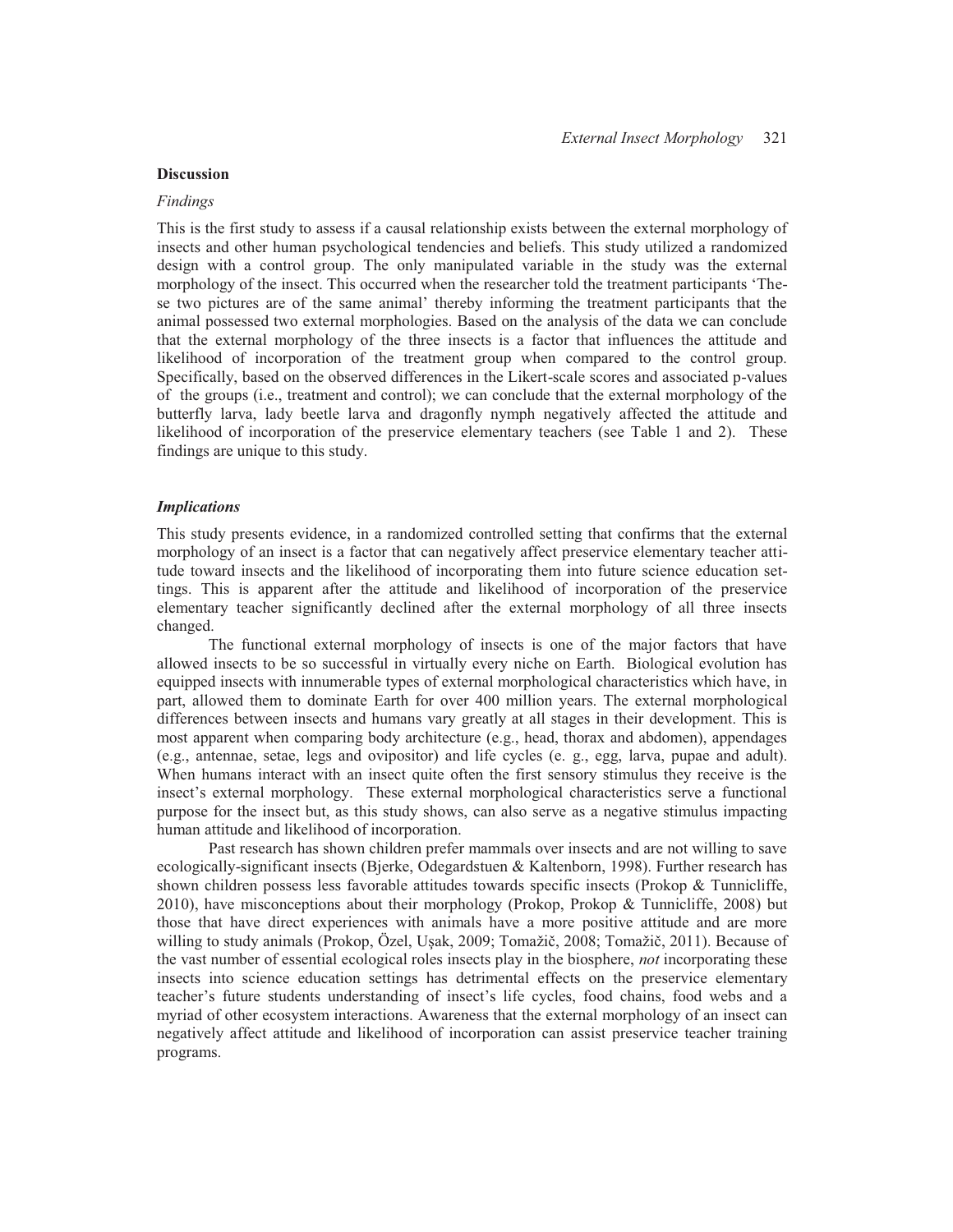Prior research has shown the benefits of incorporating activities with living insects into elementary science education methods courses (Wagler & Wagler, 2011). Based on the findings of this study it is suggested that during these insect activities instructors of elementary science education methods courses increase preservice elementary teacher's awareness of the functional external morphology of insects with the central question being "From a functional perspective, why do these insects look the way they do?" Ideally, these insect activities should allow preservice elementary teachers to interact with diverse types of living insects (Wagler & Wagler, 2011) at different stage of their development (Shepardson, 2002) but if living insects are not available pictures and videos of insects can be used to emphasis the functional external morphology of insects during their science education methods course.

 For example, all of the external morphological characteristics of the lady beetle larva (See Figure 2) that were found to negatively impact the preservice elementary teacher's attitude and likelihood of incorporation are the same characteristics that have made it so biologically successful (Koch, 2003) and can be emphasized during their science education methods course. The lady beetle larva's elongated somewhat flattened and alligator shaped body, which is integrated with six grasping legs, allow the larva to move very quickly and efficiently on plants to catch and eat prey (Osawa, 2000). The larva are also equipped with chewing mouthparts which allow them to consume large numbers of aphids, mites, scale insects, flies and other arthropods (Koch & Hutchison, 2003; Lucas, Coderre & Vincent, 1997; McClure, 1986; Tedders & Schaefer, 1994). The yellowish orange colors on the predominantly black larva serve as a warming to potential predators. If attacked by a predator a noxious fluid is released by the larva's body and protruding flexible spines (Dettner, 1987).

 The insect activities should also incorporate discussions and information about the mechanisms of biological evolution (e.g., natural selection) and how these mechanisms have changed the gene frequency within a population over time. The preservice elementary teachers should be made aware that one of the ways humans observe this change is in the phenotypic expressions we see in the great diversity of insect species external morphological characteristics. Insect activities should also allow preservice elementary teachers to compare the differences of insect's external morphology with the external morphology of other arthropod groups such as arachnids, myriapods and crustaceans (Shepardson, 2002). Furthermore, activities in natural environments that allow observations of insects and other arthropods further solidify the relationships between the species functional external morphological characteristics, the species habitat and the species biological evolution.

## *Limitations of the Study*

Because the pictures of the three insects were projected on a screen, the insects appeared bigger than they actually are. The pictures were also two dimensional compared to the actual insects that are three dimensional.

#### **Conclusion**

The incorporation of biodiverse insects into education setting is important to students understanding of ecosystems. One of the factors preventing preservice elementary teachers from including biodiverse insects in science education settings is the external morphology of an insect. Insect activities that help preservice elementary teachers become aware of why insects look the way they do have the potential to positively change attitudes, increase the likelihood of insect incorporation into science education settings and increase students knowledge of ecosystem interactions.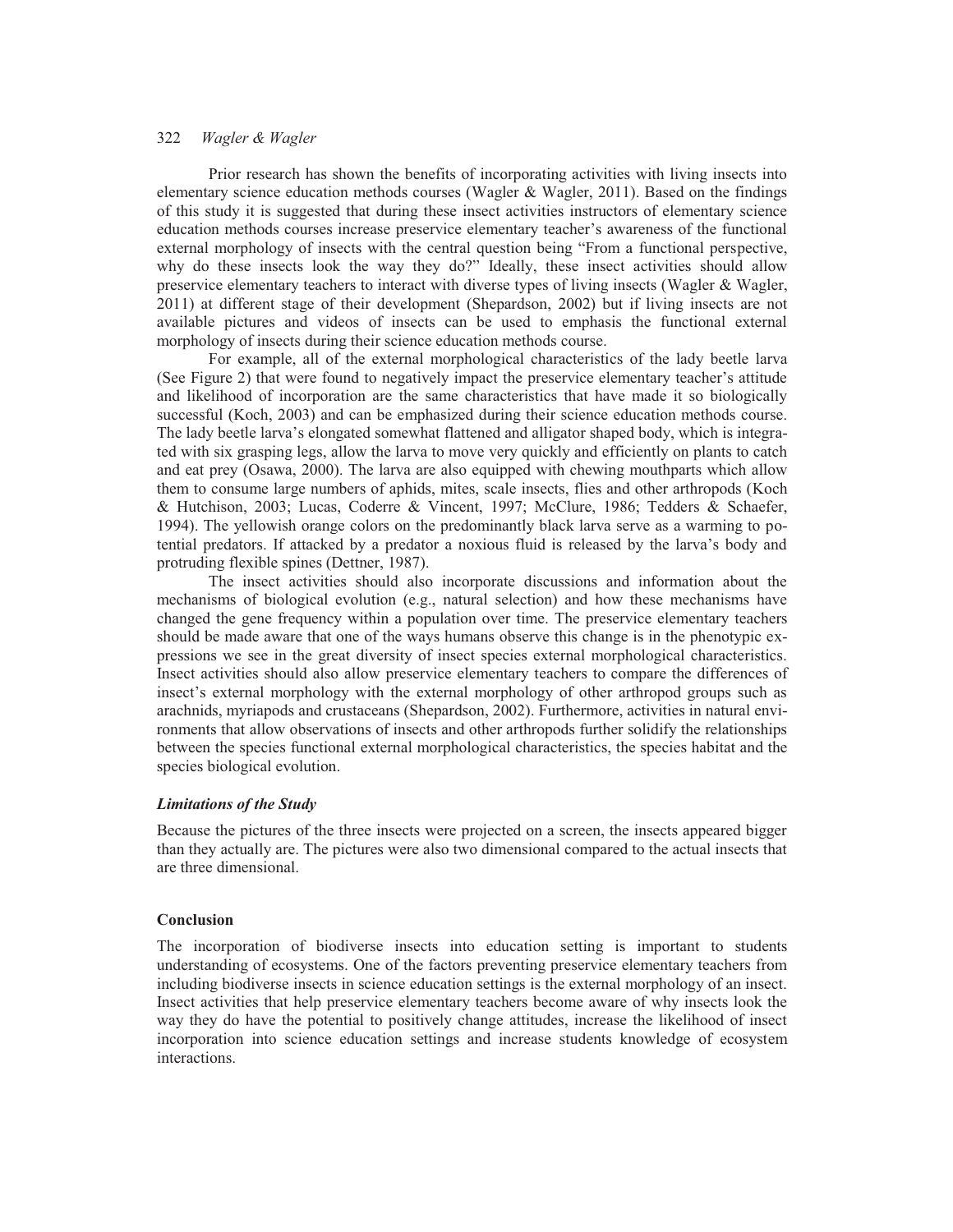#### **References**

Agresti, A. (2004). *Categorical Data Analysis*, Hoboken, NJ: John Wiley & Sons.

- Albarracín, D., Johnson B. T. & Zanna, M. P. (Eds.). (2005). *The handbook of attitudes*. Mahwah, NJ: Lawrence Erlbaum.
- Bjerke, T., Odegardstuen, T. S. & Kaltenborn, B. P. (1998). Attitudes toward animals among Norwegian children and adolescents: species preferences. *Anthrozoös, 11*(4), 227-235.
- Bjerke, T. & Ostdahl, T. (2004). Animal related attitudes and activities in an urban population. *Anthrozoös, 17*(2), 109-129.
- Dettner, K. (1987). Chemosystematics and Evolution of Beetle Chemical Defenses. *Annual Review of Entomology*, *32*, 17-48.
- Eagly, A. H. & Chaiken, S. (1993). *The psychology of attitudes.* Orlando, FL: Harcourt Brace Jovanovich.
- Eagly, A. H. & Chaiken, S. (1998). Attitude structure and function**.** In D. Gilbert, S.T. Fiske, & G. Lindsey, et al (Eds.), *Handbook of Social Psychology*,  $4<sup>th</sup>$  Ed. (Vol. 1, pp. 269-322). Boston: McGraw - Hill.
- Higgins, J.J. (2004*) Introduction to modern nonparametric statistics.* Pacific Grove, CA: Brooks/Cole - Thomson Learning.
- Heider, F. (1958). *The psychology of interpersonal relations.* Hillsdale, NJ: Lawrence Erlbaum Associates.
- Kellert, S. R. (1993). Values and perceptions of invertebrates. *Conservation Biology, 7*(4), 845- 855.
- Koch, R. L., & Hutchison, W. D. (2003). Phenology and blacklight trapping of the multicolored Asian lady beetle (Coleoptera: Coccinellidae) in a Minnesota agricultural landscape. *Journal of Entomological Science*, *38*, 477-480.
- Koch, R. L. (2003). The multicolored Asian lady beetle, Harmonia axyridis: A review of its biology, uses in biological control, and non - target impacts. *The Journal of Insect Science, 3*(32), 1-16.
- Kruglanski, A. W. & Stroebe, W. (2005). The influence of beliefs and goals on attitudes: Issues of structure, function, and dynamics. In D. Albarracín, B. T. Johnson & M. P. Zanna, (Eds.), *The handbook of attitudes* (pp. 323-368). Mahwah, NJ: Lawrence Erlbaum.
- Lucas, E., Coderre, D., & Vincent C. (1997). Voracity and feeding preferences of two aphidophagous coccinellids on Aphis citricola and Tetranychus urticae. *Entomologia Experimentalis et Applicata*, *85*, 151-159.
- Marsh, K. L. & Wallace, H. M. (2005). The influence of attitudes on beliefs: Formation and change. In D. Albarracín, B. T. Johnson & M. P. Zanna, (Eds.), *The handbook of attitudes* (pp. 323-368). Mahwah, NJ: Lawrence Erlbaum.
- McClure, M. S. (1986) Role of predators in regulation of endemic populations of Matsucoccus matsumarae (Homoptera: Margarodidae) in Japan. *Environmental Entomology*, *15*, 976– 983.
- Osawa, N. (2000). Population field studies on the aphidophagous ladybird beetle Harmonia axyridis (Coleoptera: Coccinellidae): resource tracking and population characteristics. *Population Ecology*, *42*, 115-127.
- Osgood, C. E., & Tannenbaum, P. H. (1955). The principle of congruity in the prediction of attitude change. *Psychological Review*, *62*, 42-55.
- Prokop, P., Prokop, M. & Tunnicliffe, S. D. (2008). Effects of keeping animals as pets on children's concepts of vertebrates and invertebrates*. International Journal of Science Education*, *30*(4), 431-449.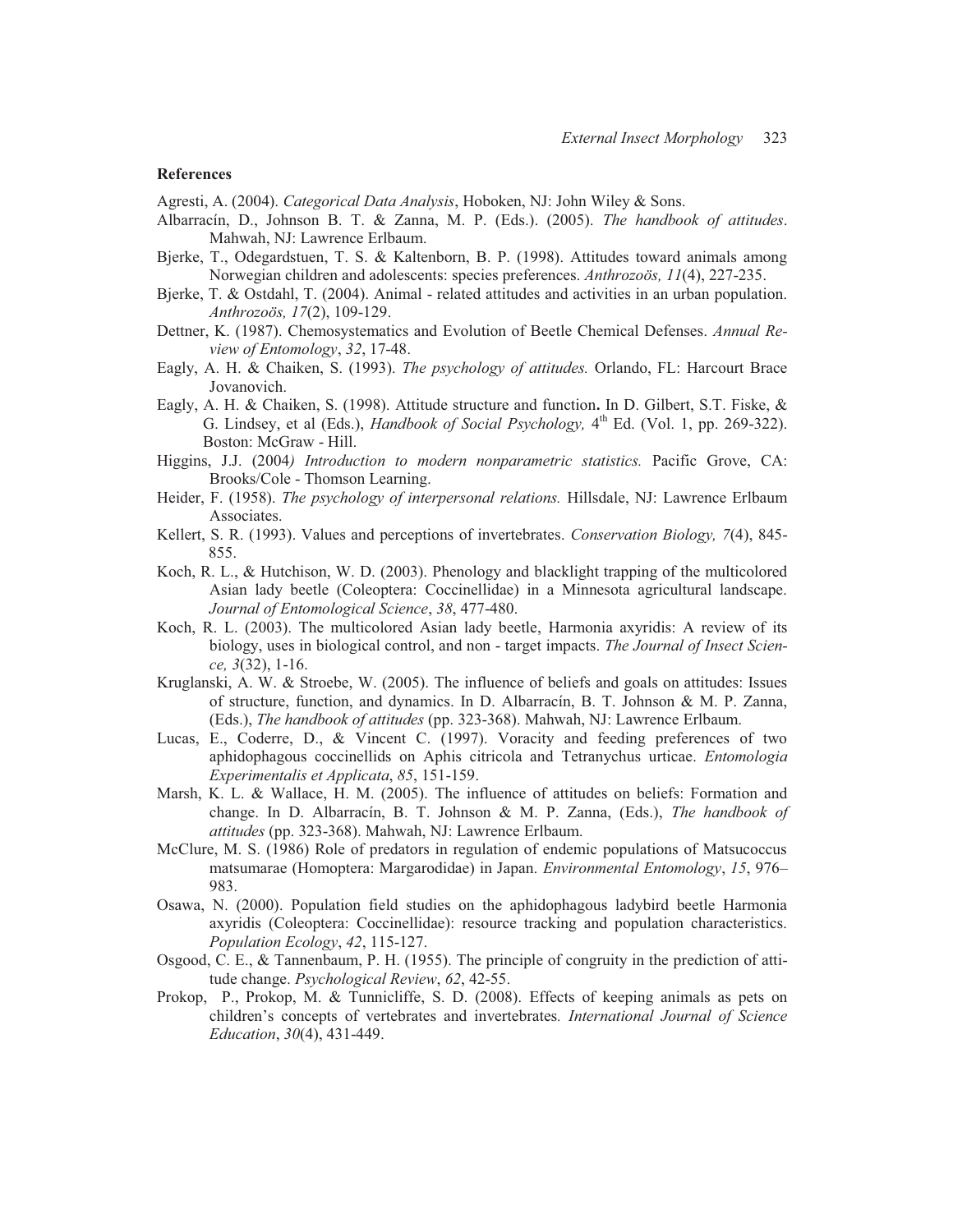- Prokop, P., Özel, M., Uşak, M. (2009). Cross-cultural comparison of student attitudes toward snakes. *Society and Animals, 17*(3), 224-240.
- Prokop, P., & Tunnicliffe, S.D. (2010). Effects of keeping pets on children's attitudes toward popular and unpopular animals. *Anthrozoös*, *23*(1), 21-35.
- Prokop, P., Uşak, M., & Fančovičová, J. (2010). Risk of parasite transmission influences perceived vulnerability to disease and perceived danger of disease - relevant animals. *Behavioural Processes*, *85*(1), 52-57.
- Prokop, P., Usak, M., Erdoğan, M., Fančovičová, J., & Bahar, M., (2011) Slovakian and Turkish students fear, disgust and perceived danger of invertebrates. *Hacettepe University Journal of Education*, 40: 344 - 352
- Rosenberg, M. J. (1960a). An analysis of affective cognitive consistency. In M. J. Rosenberg, C. I. Hovland, W. J.McGuire, R. P. Abelson, & J. W. Brehm (Eds.), *Attitude organization and change: An analysis of consistency among attitude components* (pp. 15 - 64). New Haven, CT: Yale University Press.
- Shepardson, D. P. (2001). Bugs, butterflies, and spiders: children's understandings about insects. *International Journal of Science Education*, *24*(6), 627-643.
- Sherif, C. W., Sherif, M. S. & Nebergall, R. E. (1965). *Attitude and attitude change.* Philadelphia: W.B. Saunders Company.
- Tedders, W.L., & Schaefer, P. W. (1994). Release and establishment of Harmonia axyridis (Coleoptera: Coccinellidae) in the southeastern United States*. Entomological News*, *105*, 228–243.
- Tomažič, I. (2008). The influence of direct experience on students' attitudes to, and knowledge about amphibians. *Acta Biologica Slovenica, 51*(1), 39-49.
- Tomažič, I. (2011). Reported experiences enhance favourable attitudes toward toads. *Eurasia Journal of Mathematics, Science & Technology Education, 7*(4), 253-262
- Wagler, R. (2010). The association between preservice elementary teacher animal attitude and likelihood of animal incorporation in future science curriculum. *The International Journal of Environmental and Science Education, 5*(3), 353-375.
- Wagler, R. & Wagler, A. (2011). Arthropods: Attitude and incorporation in preservice elementary teachers. *The International Journal of Environmental and Science Education, 6*(3), 229-250.

## **Authors**

Ron Wagler is an Assistant Professor of Science Education at the University of Texas at El Paso, United States of America. His research interests include human-animal relationships, arthropod education, environmental education, evolution education, teacher efficacy and living arthropod education curriculum development. **Correspondence:** The University of Texas at El Paso, Department of Teacher Education, 500 West University Avenue, Education Building 601, El Paso, TX 79968, USA. E-mail: rrwagler2@utep.edu

Amy Wagler is an Assistant Professor of Statistics at the University of Texas at El Paso, United States of America. Her research interests include simultaneous inference in generalized linear, mixed, and latent variable models, especially when applied in educational settings. **Correspondence:** The University of Texas at El Paso, Department of Mathematical Sciences, 500 West University Avenue, Bell Hall 311, El Paso, TX 79968, USA. E Mail:awagler2@utep.edu